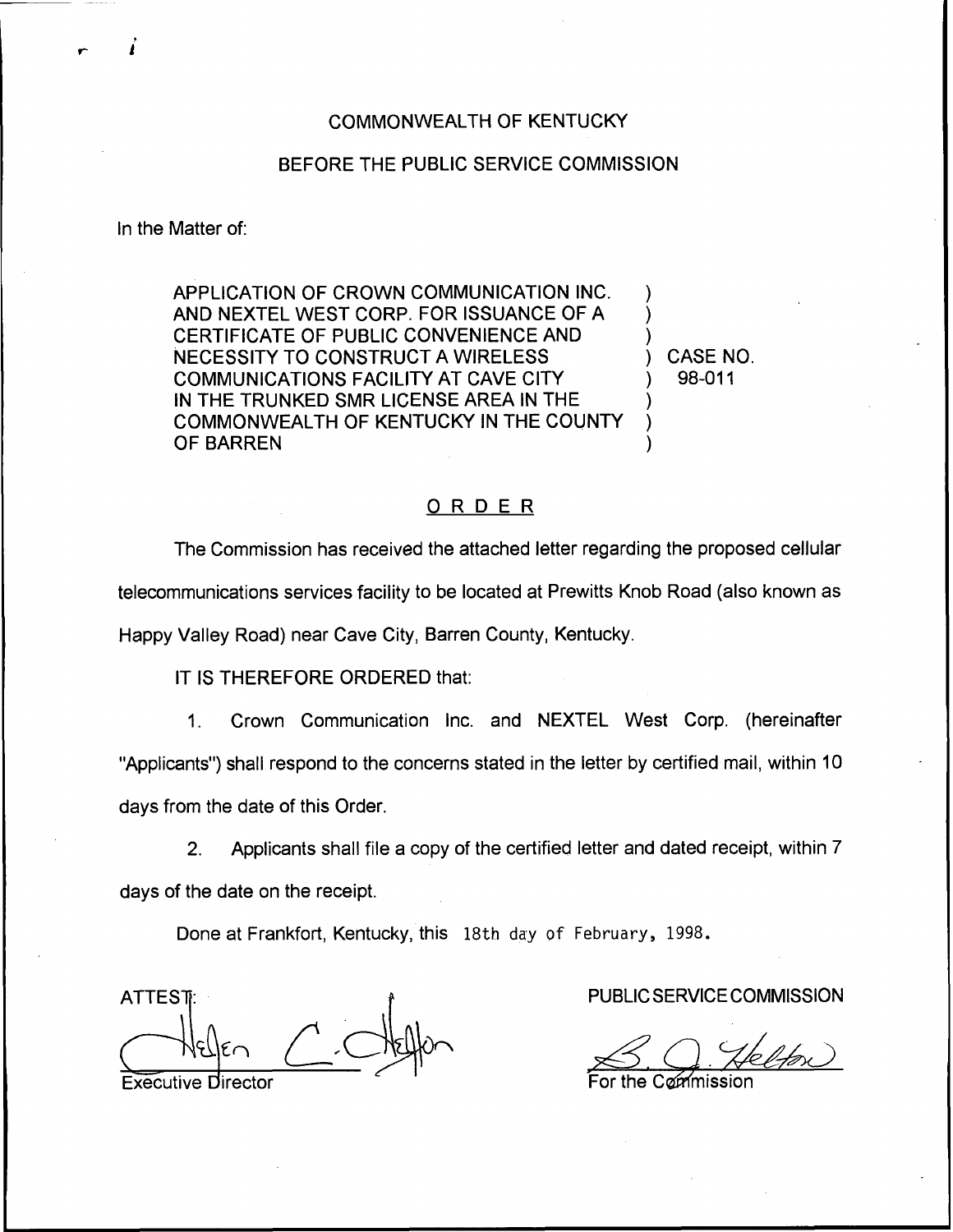JANUARY 26, 1998

 $\mathbb{R}^{18}$ 

EXECUTIVE DIRECTOR'S BFFICE PUBLIC SERVICE COMMISSION OF KENTUCKY P.O. BOX 615 FRANKFORT, KENTUCKY 40602

RE: CASE # 98-011

GREETINGS:(

LET ME BEGIN BY SAYING THAT I WELCOME MORE COMPETITION IN THE CELLULAR TELEPHONE BUSINESS.

RECEIVED

COMMISSION

REPRESENT <sup>A</sup> GROWING NUMBER OF PEOPLE WHO AREE DISSATISFIED WITH BILLING PRACTICES OF BLUEGRASS CELLULAR AND CELLULAR ONE. BUT FIRST, ABOUT THIS NEW TOWER. WE WOULD LIKE SOME SPECIFIC INFORMATION REGARDING OPERATION. WILL THERE BE <sup>A</sup> S STAND-BY GENERATOR LARGE ENOUGH TO NOT ONLY SUPPLY POWER TO TOWER LIGHTS BUT TO POWER THE RADIO RELAY RECEIVERS AND TRANSMITTERS IN THE EVENT OF A MAJOR POWER FAILURE FOR AT LEAST TWO DAYS? REMEMBER THE 1994 ICE STORM? THERE WAS VERY LITTLE CELLULAR SERVICE IN THIS AREA DURING THAT TIME-

THIS PARTICULAR SITE(PREWITTS KNOB) ALREADY HAS TWO OTHER SELF-SUPPORTING TOWERS APROX. 220'-250' TALL, PLUS ONE 200' GAUYED TOWER AND ANOTHER 100' TALL GUYED TOWER. WILL THE COMPANIES(CROWN COMMUNICATIONS AND NEXTEL WEST) INSTALL FILTERS TO PREVENT INTERFERENCE TO EXISTING REPEATERS? ALSO, THERE IS A COMMERCIAL CAVE LOCATED IN THIS HILL. WHAT WILL THE TOWER WEIGH AND CAN WE BE ASSURED THAT THIS SITE WILL SUPBORT THE ADDED WEIGHT OF A THIRD LARGE SELF-SUPPORTING TOWER2

WE ARE NOT NECESSARILY ASKING FOR AN INTERVENTION; HOWEVER WE WOULD LIKE SUFFICIENT ANSWERS TO THE ABOVE QUESTIONS.

NOW, REGARDING EXISTING CELLULAR SERVICE-AT THE PRESENT TIME IF A PERSON IS REDING IN ONE VEHICLE AND CALLS ANOTHER PERSON OR VEHICLE WITH A CELLULAR PHONE, BOTH PARTIES PAY FOR AIR TIME. WHEN I LIVED IN ATLANTA, GEORGIA, THE PARTY WHO INITIATED THE CALL FROM ONE CELL PHONE TO ANOTHER CELL PHONE WAS RESPONSIBLE FOR ALL THE AIR TIME CHARGES; AND THIS SEEMS MUCH MORE FAIR. I SPOKE TO <sup>A</sup> REPRESENTATIVE OF BLUEGRASS CELLULAR IN GLASGOW AND SHE SAID SHE DID NOT BELIEVE THAT ANYONE WOULD LET YOU USE THEIR TOWERS FOR FREE. BUT I<br>SPEAK THE TRUTH REGARDING THIS ISSUE. WHY SHOULD THE USER SPEAK THE TRUTH REGARDING THIS ISSUE. WHY SHOULD THE USE<br>HAVE TO **NAYE** PAY TO HAVE INCOMING CALLS BLOCKED? WE (THE HAVE TO NXXX PAY TO HAVE INCOMING CALLS BLOCKED? CONSUMERS) ARE BEING BILLED AS IF WE WERE USING FOUR FREQUENCIES, BUT WE ARE ONLY USING TWO FREQUENCIES. I HAVE HELD <sup>A</sup> COMMERCIAL BROADCAST RADIO LICENSE BUT I THOUGHT THE BLUEGRESS REPRESENTATIVE HAD A NOVEL WAY OF CALLING ME <sup>A</sup> LIAR.